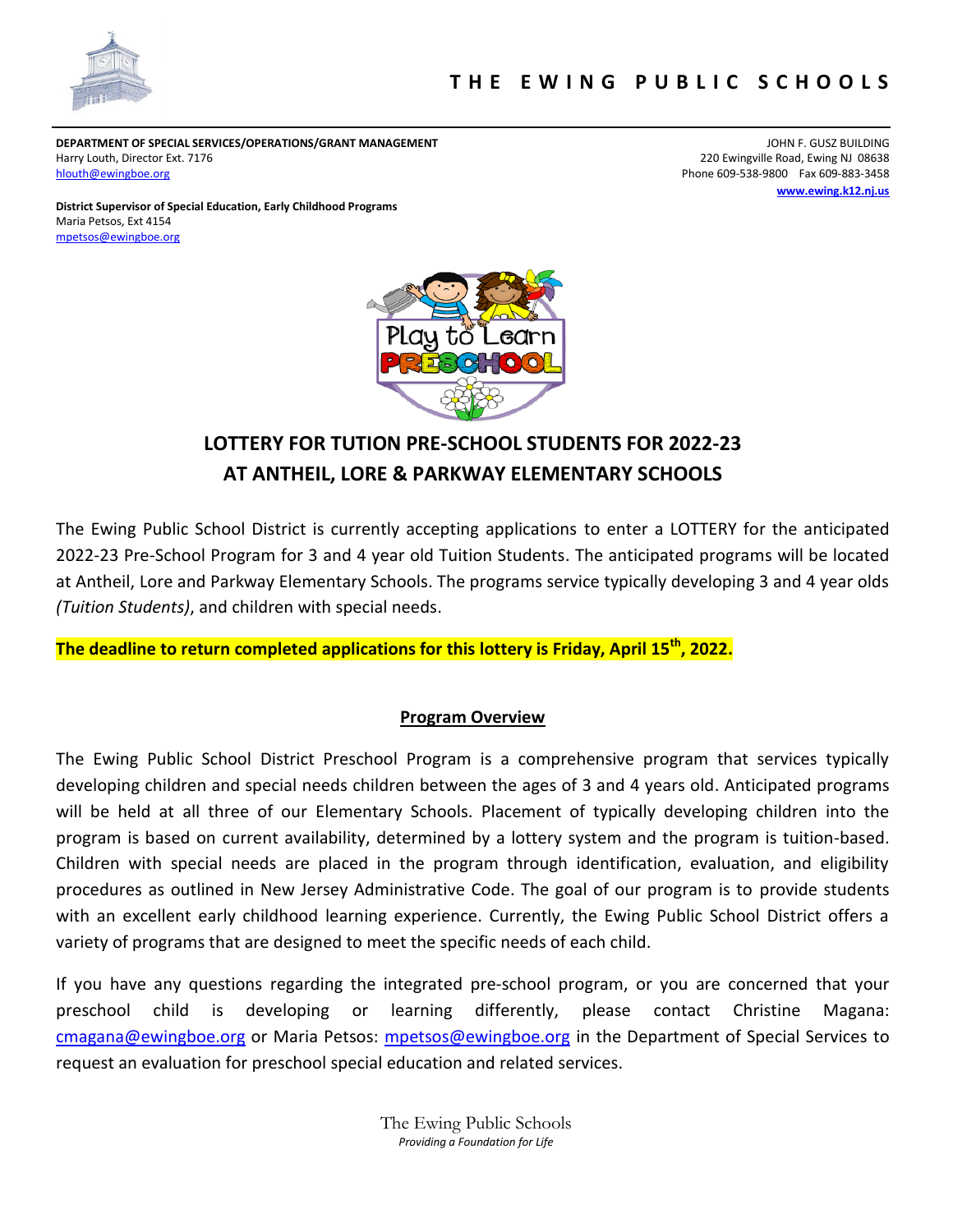

### **Half-Day Integrated Pre-School Program Antheil, Lore & Parkway Schools**

AM Session (3-4 year olds): 9:15 a.m. – 11:45 a.m.

PM Session (4-5 year olds): 12:45 p.m. – 3:15 p.m.

1 Certified Teacher and 1 Paraprofessional in each class

- Must be at least 3 years of age, no older than 5 on or before October 1
- Must be a Ewing Resident
- Small class size
- Classes meet Monday through Friday
- Classes will follow regular school calendar
- The program cost is \$370 *(fee is subject to change)* per month plus a \$25.00 registration fee. *The first and last month's tuition is due upon entering and agreeing to the program.*
- For more information regarding Registration, please contact: Erica Cook, [ecook@ewingboe.org](mailto:ecook@ewingboe.org)

#### **Enrollment Process**

- 1. Complete attached application for the Tuition Student Lottery and return to **Erica Cook no later than Friday, April 15th** .
- 2. Applications can be returned via email to [ecook@ewingboe.org,](mailto:ecook@ewingboe.org) or can be left in the Drop-Off mailbox located outside the front door at the Gusz Building, 220 Ewingville Road.
- 3. Parents/Guardians will be notified of their lottery status during the week of May 2, 2022.
- 4. If your child is placed in our Preschool Program, parents/guardians MUST complete enrollment with Central Registration within **two weeks** of notification of placement to hold their space.

*\*If your child's name is chosen in the lottery, every attempt will be made to have your child attend their home school. In the event that your child's home school class is filled, but there are openings available at one of the other elementary schools, your child may be placed at an alternate school.*